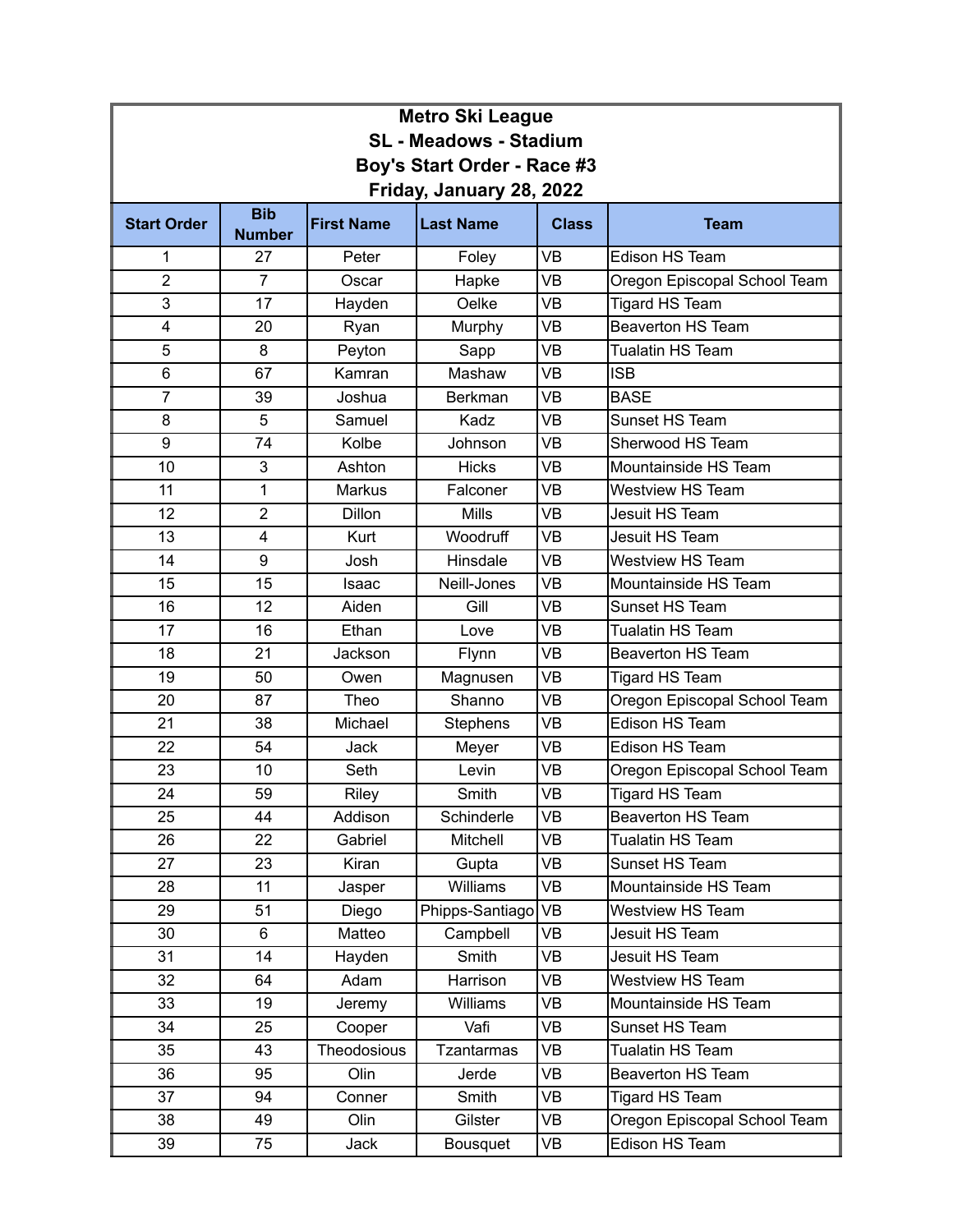| 40 | 42  | Preston      | Slama          | <b>VB</b>  | Edison HS Team               |
|----|-----|--------------|----------------|------------|------------------------------|
| 41 | 18  | Jesse        | Lindholm       | <b>VB</b>  | Oregon Episcopal School Team |
| 42 | 57  | Dustin       | Kephart        | VB         | <b>Tigard HS Team</b>        |
| 43 | 58  | Wylde        | Westbrook      | <b>VB</b>  | <b>Beaverton HS Team</b>     |
| 44 | 82  | Maddix       | Schermerhorn   | <b>VB</b>  | Tualatin HS Team             |
| 45 | 30  | <b>Blake</b> | Zucco          | <b>VB</b>  | Sunset HS Team               |
| 46 | 78  | Mason        | Lewis          | <b>VB</b>  | Mountainside HS Team         |
| 47 | 13  | Noah         | <b>Stremme</b> | <b>VB</b>  | Jesuit HS Team               |
| 48 | 76  | William      | Gilster        | <b>VAB</b> | Jesuit HS Team               |
| 49 | 60  | Carter       | Cluff          | <b>VAB</b> | Mountainside HS Team         |
| 50 | 31  | Dylan        | Morris         | <b>VAB</b> | Sunset HS Team               |
| 51 | 91  | Maxwell      | Smoot          | <b>VAB</b> | <b>Tualatin HS Team</b>      |
| 52 | 77  | Jacob        | Weisskirchen   | <b>VAB</b> | <b>Beaverton HS Team</b>     |
| 53 | 53  | Tanner       | <b>Block</b>   | <b>VAB</b> | <b>Tigard HS Team</b>        |
| 54 | 61  | William      | Cohen          | <b>VAB</b> | Oregon Episcopal School Team |
| 55 | 41  | Roman        | Alcantar       | <b>VAB</b> | Edison HS Team               |
| 56 | 45  | Aaron        | Cargill        | <b>JVB</b> | Oregon Episcopal School Team |
| 57 | 86  | Arnav        | Chilakala      | <b>JVB</b> | <b>Tigard HS Team</b>        |
| 58 | 55  | lan          | <b>Burpo</b>   | <b>JVB</b> | <b>Beaverton HS Team</b>     |
| 59 | 84  | <b>Miles</b> | Wilkinson      | <b>JVB</b> | Sunset HS Team               |
| 60 | 90  | Joseph       | Penna          | <b>JVB</b> | Jesuit HS Team               |
| 61 | 24  | Rory         | <b>Breemer</b> | <b>JVB</b> | Jesuit HS Team               |
| 62 | 46  | Arvan        | Rubin          | <b>JVB</b> | Sunset HS Team               |
| 63 | 92  | <b>Nick</b>  | Caldwell       | <b>JVB</b> | Tigard HS Team               |
| 64 | 121 | Hayden       | Hubbard        | <b>JVB</b> | Oregon Episcopal School Team |
| 65 | 52  | John         | Stanley        | <b>JVB</b> | Oregon Episcopal School Team |
| 66 | 47  | Ben          | Gillette       | <b>JVB</b> | Sunset HS Team               |
| 67 | 37  | Connor "Mac" | Flanagan       | <b>JVB</b> | Jesuit HS Team               |
| 68 | 56  | John         | Jaderholm      | <b>JVB</b> | Jesuit HS Team               |
| 69 | 73  | Eric         | Willis         | <b>JVB</b> | Sunset HS Team               |
| 70 | 34  | Shawn        | Nakayama       | <b>JVB</b> | Oregon Episcopal School Team |
| 71 | 68  | Zizhe        | Han            | <b>JVB</b> | Oregon Episcopal School Team |
| 72 | 40  | Mahmoud      | Abdelmoneum    | <b>JVB</b> | Sunset HS Team               |
| 73 | 80  | Trent        | Williamson     | <b>JVB</b> | Jesuit HS Team               |
| 74 | 28  | Caden        | Hanel          | JVB        | Jesuit HS Team               |
| 75 | 79  | Alexander    | Chin           | <b>JVB</b> | Oregon Episcopal School Team |
| 76 | 88  | Parker       | Heydet         | JVB        | Jesuit HS Team               |
| 77 | 29  | Diego        | Botiva Garcia  | <b>JVB</b> | Jesuit HS Team               |
| 78 | 89  | Jack         | Goldstein      | JVB        | Jesuit HS Team               |
| 79 | 26  | Walter       | Zuber          | <b>JVB</b> | Jesuit HS Team               |
| 80 | 65  | Maxwell      | Kluherz        | JVB        | Jesuit HS Team               |
| 81 | 83  | Henry        | Thoman         | <b>JVB</b> | Jesuit HS Team               |
| 82 | 36  | Will         | Morich         | JVB        | Jesuit HS Team               |
| 83 | 32  | Griffin      | Galbraith      | <b>JVB</b> | Jesuit HS Team               |
| 84 | 33  | Cole         | Kayser         | JVB        | Jesuit HS Team               |
| 85 | 66  | Andy         | Whalen         | JVB        | Jesuit HS Team               |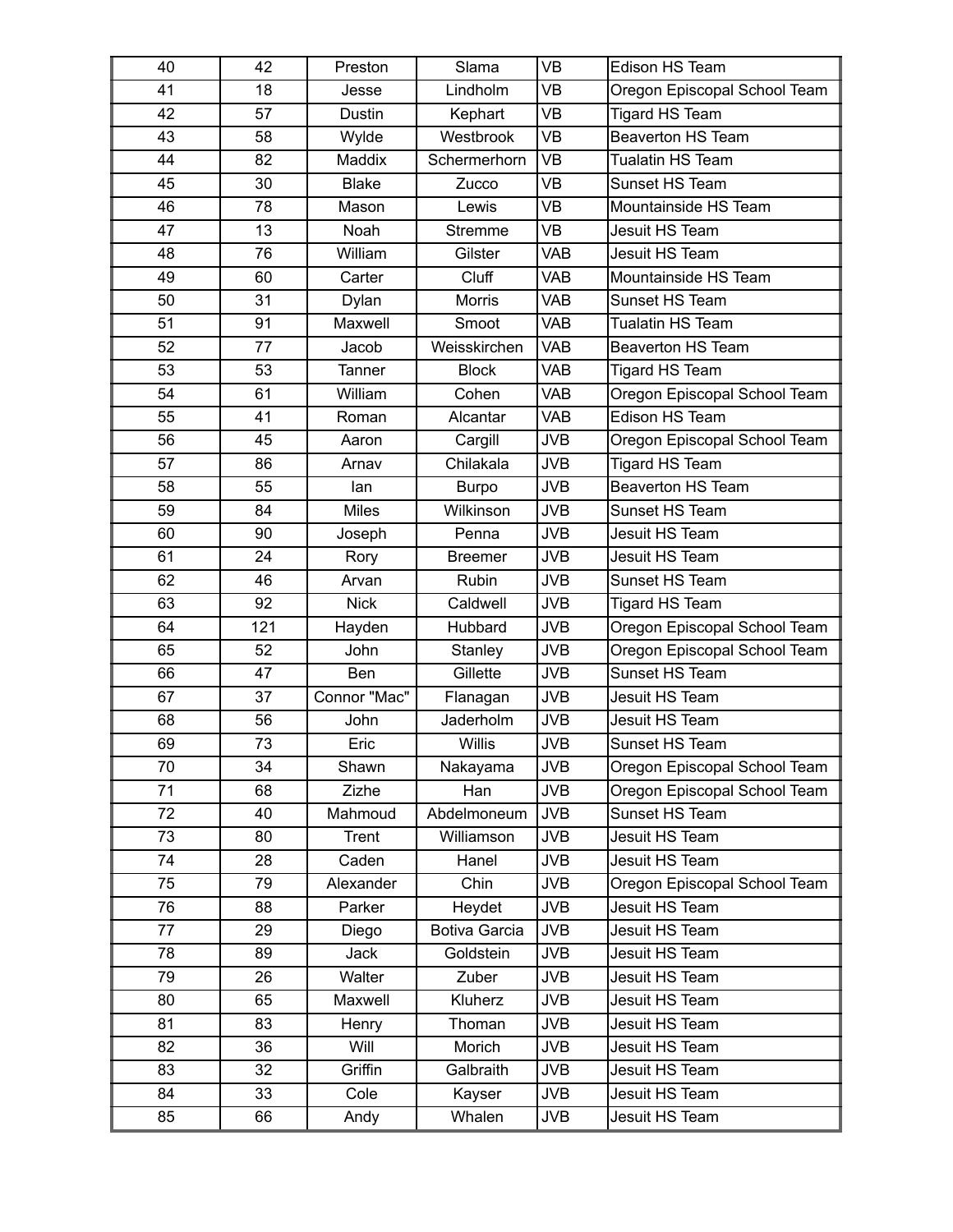| <b>Metro Ski League</b>       |                   |                   |                  |              |                              |  |  |
|-------------------------------|-------------------|-------------------|------------------|--------------|------------------------------|--|--|
| <b>SL - Meadows - Stadium</b> |                   |                   |                  |              |                              |  |  |
| Girls's Start Order - Race #3 |                   |                   |                  |              |                              |  |  |
| Friday, January 28, 2022      |                   |                   |                  |              |                              |  |  |
| <b>Start Order</b>            | <b>Bib Number</b> | <b>First Name</b> | <b>Last Name</b> | <b>Class</b> | <b>Team</b>                  |  |  |
| 1                             | 4                 | Megan             | Wargo            | VG           | Tigard HS Team               |  |  |
| $\overline{2}$                | $\overline{c}$    | Kaitlynn          | Ping             | VG           | Jesuit HS Team               |  |  |
| 3                             | 1                 | Annie             | Hendrickson      | VG           | Oregon Episcopal School Team |  |  |
| 4                             | 66                | <b>Bella</b>      | Martin           | VG           | Faith Bible School Team      |  |  |
| 5                             | 60                | Claire            | McCorkle         | VG           | Sunset HS Team               |  |  |
| 6                             | 6                 | <b>Brianne</b>    | Sass             | VG           | Southridge-BASE              |  |  |
| $\overline{7}$                | 67                | Emily             | Madsen           | VG           | Mountainside-ISB             |  |  |
| 8                             | 12                | Hannah            | Gitt             | VG           | <b>Tualatin HS Team</b>      |  |  |
| 9                             | 3                 | Jessica           | <b>Trost</b>     | VG           | Sherwood HS Team             |  |  |
| 10                            | 17                | Josephine         | <b>Willcuts</b>  | VG           | Newberg HS Team              |  |  |
| 11                            | 15                | Anna              | Peterson         | VG           | <b>Beaverton HS Team</b>     |  |  |
| 12                            | 64                | Lauren            | <b>Brown</b>     | VG           | <b>Beaverton HS Team</b>     |  |  |
| 13                            | 57                | Audrey            | <b>Barre</b>     | VG           | Newberg HS Team              |  |  |
| 14                            | 81                | Willow            | Moffett          | VG           | Sherwood HS Team             |  |  |
| 15                            | 22                | Grace             | Love             | VG           | Tualatin HS Team             |  |  |
| 16                            | 18                | <b>Brooke</b>     | Imbrie           | VG           | Mountainside-ISB             |  |  |
| 17                            | 56                | <b>Drew</b>       | Inman            | VG           | Southridge-BASE              |  |  |
| 18                            | 5                 | Morgan            | Rogers           | VG           | Sunset HS Team               |  |  |
| 19                            | 8                 | Sophia            | <b>McGinnis</b>  | VG           | Oregon Episcopal School Team |  |  |
| 20                            | 9                 | Piper             | <b>Buckley</b>   | VG           | Jesuit HS Team               |  |  |
| 21                            | 23                | Elena             | Hartnell         | VG           | Tigard HS Team               |  |  |
| 22                            | 16                | Lily              | <b>McNutt</b>    | VG           | Tigard HS Team               |  |  |
| 23                            | 30                | Parker            | House            | VG           | Jesuit HS Team               |  |  |
| 24                            | 10                | Annika            | Hamm             | VG           | Oregon Episcopal School Team |  |  |
| 25                            | 11                | Emma              | Snell            | VG           | Sunset HS Team               |  |  |
| 26                            | 19                | Kirstin           | Graeper          | VG           | Southridge-BASE              |  |  |
| 27                            | $\overline{7}$    | <b>Bryce</b>      | Dahlgren         | VG           | Mountainside-ISB             |  |  |
| 28                            | 21                | Natalie           | Mathis           | VG           | Tualatin HS Team             |  |  |
| 29                            | 73                | Lily              | Guyette          | VG           | Newberg HS Team              |  |  |
| 30                            | 53                | Natalie           | Bernhard         | VG           | Beaverton HS Team            |  |  |
| 31                            | 70                | Elise             | Steffen          | VG           | Newberg HS Team              |  |  |
| 32                            | 44                | Cassia            | <b>Tippett</b>   | VG           | Tualatin HS Team             |  |  |
| 33                            | 26                | Alison            | Andrea           | VG           | Mountainside-ISB             |  |  |
| 34                            | 28                | Catherine         | Ganzer           | VG           | Southridge-BASE              |  |  |
| 35                            | 24                | Avery             | Gill             | VG           | Sunset HS Team               |  |  |
| 36                            | 47                | Catherine         | Zhu              | VG           | Oregon Episcopal School Team |  |  |
| 37                            | 20                | Liza              | Grim             | VG           | Jesuit HS Team               |  |  |
| 38                            | 76                | Ellie             | <b>Bohnstedt</b> | VG           | Tigard HS Team               |  |  |
| 39                            | 13                | Elle              | Genor            | VG           | Jesuit HS Team               |  |  |
| 40                            | 68                | Lily              | Buckley          | VG           | Oregon Episcopal School Team |  |  |